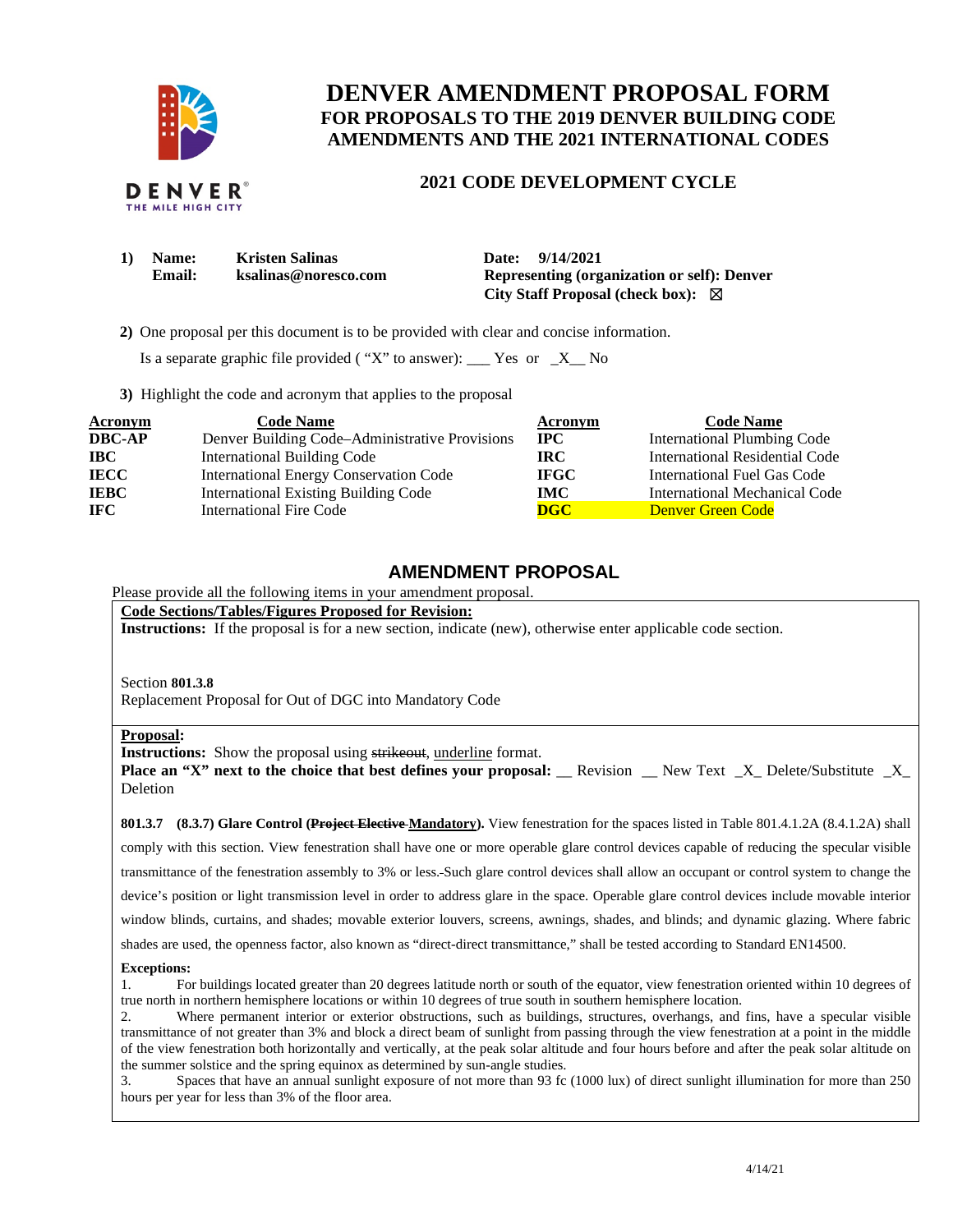**801.3.8 (8.3.8) Automatic Glare Control (Project Elective).** Glare control provided to comply with Section 801.3.7 shall be automatic for spaces in Table 801.4.1.2A. Occupants shall have the capability to temporarily override automatic methods of glare control for periods not exceeding two hours.

#### **TABLE 801.4.1.2A (TABLE 8.4.1.2A) DAYLIT SPACES**

| Classroom/training room                                                                                     |
|-------------------------------------------------------------------------------------------------------------|
| Conference /meeting/multipurpose room/ social meeting spaces/<br>event centers except in convention centers |
| Lounge/breakroom                                                                                            |
| Enclosed office and open plan office.                                                                       |
| Library reading area                                                                                        |
| Patient rooms and physical therapy rooms within a healthcare<br>facility                                    |
| Gym, fitness center, enclosed swimming pool                                                                 |
| Worship facility                                                                                            |
| Laboratory                                                                                                  |
| Personal services (Salon, barber)                                                                           |
| Exhibit spaces                                                                                              |

### **Supporting Information (Required):**

All proposals must include a written explanation and justification as to how they address physical, environmental, and/or customary characteristics that are specific to the City and County of Denver. The following questions must be answered for a proposal to be considered.

Purpose: What does your proposal achieve?

Reduces indoor glare in daylit rooms and increases stringency in the DGC to make glare controls required for specified space types.

Reason: Why is your proposal necessary?

Reducing glare can reduce retinal damage, create a comfortable space for occupants and even increase productivity among occupants.

Substantiation: Why is your proposal valid? (i.e. technical justification)

Glare can cause eyestrain, headaches, fatigue and tension, which ultimately affects productivity. Direct sunlight penetration in classrooms and office spaces often produces an unpleasant glare on worksurfaces, making it difficult to work or view a computer screen.

The proper orientation of windows and skylights with the use of glare control can admit direct and diffused daylight, producing the best combination of light for a building while also reducing glare. When coordinated, this can provide an added benefit of reduced artificial lighting requirements resulting in decreased energy use, as well.

Proposal 83b- Automatic Glare Controls

**Bibliography and Access to Materials** (as needed when substantiating material is associated with the amendment proposal):

<https://www.facilitiesnet.com/lighting/topic/Daylighting-Advantages-And-Disadvantages--19593>

[http://digital.bnpmedia.com/article/Understanding+The+Benefits+Of+Interior+And+Exterior+Shading+Systems/3224853/538481/article.ht](http://digital.bnpmedia.com/article/Understanding+The+Benefits+Of+Interior+And+Exterior+Shading+Systems/3224853/538481/article.html) [ml](http://digital.bnpmedia.com/article/Understanding+The+Benefits+Of+Interior+And+Exterior+Shading+Systems/3224853/538481/article.html) 

https://www.architectmagazine.com/technology/lighting/controlling-glare\_o

**Other Regulations Proposed to be Affected**